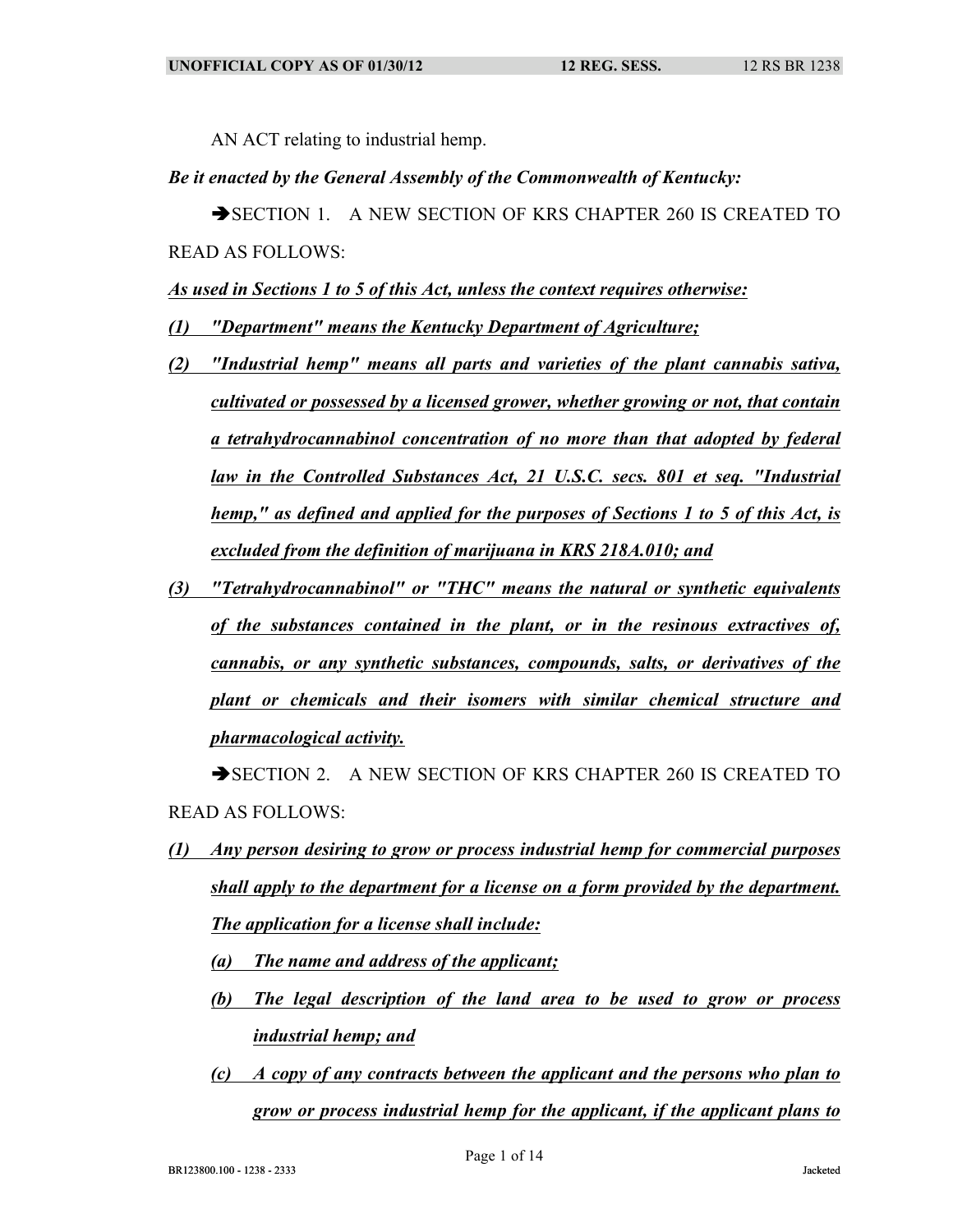*let another person grow or process the industrial hemp.*

- *(2) (a) For initial licensure, each applicant shall be required to submit to a statewide and nationwide criminal history check, which shall be conducted by the sheriff's department having jurisdiction in the county in which the industrial hemp will be grown or processed. For applicants planning to grow or process industrial hemp in more than one (1) county, the department shall determine which sheriff's department shall conduct the checks.*
	- *(b) The sheriff's department shall provide the department with a copy of the criminal history records. Criminal history records provided to the department shall be confidential and shall only be used in determining an applicant's eligibility for licensure.*
	- *(c) All costs associated with the checks shall be paid by the applicant.*
	- *(d) A person with a prior felony conviction within ten (10) years of applying for a license shall not be eligible for licensure.*
- *(3) If the applicant has completed the application process to the satisfaction of the department, the department shall issue the license, which shall be valid for a period of one (1) year. Any person licensed under this section shall be presumed to be growing or processing industrial hemp for commercial purposes.*
- *(4) The department shall administer the licensing program and shall promulgate administrative regulations necessary to carry out Sections 1 to 5 of this Act.*
- *(5) The license required by this section shall not be conditioned on or subject to review or approval by the United States Drug Enforcement Agency.* SECTION 3. A NEW SECTION OF KRS CHAPTER 260 IS CREATED TO

READ AS FOLLOWS:

*(1) In addition to the criminal history checks required by Section 2 of this Act, the sheriff's department shall be responsible for monitoring registered industrial*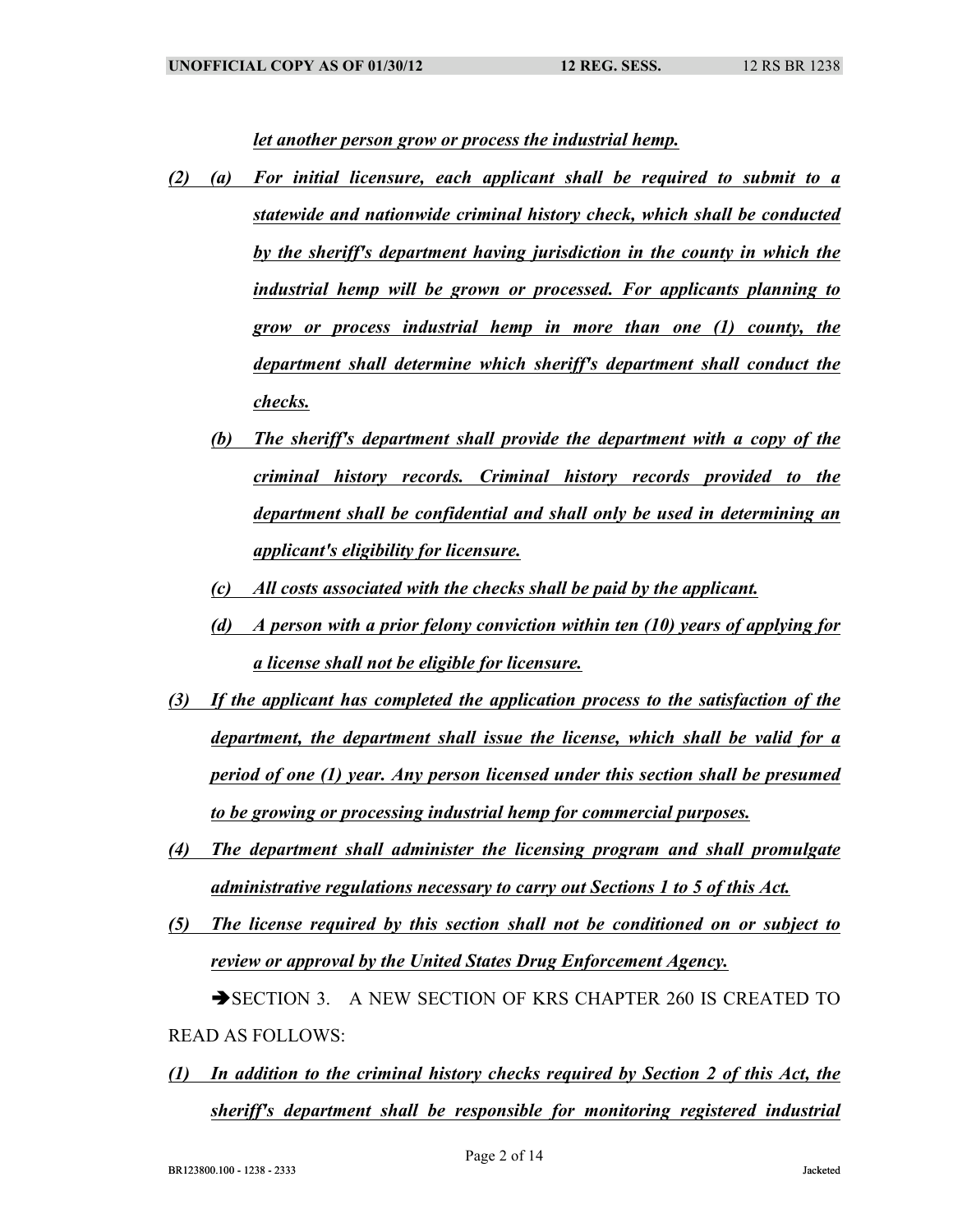*hemp fields and shall randomly test the industrial hemp for compliance with THC levels. The department shall provide the sheriffs with a list of approved licensees and copies of the legal descriptions of the lands upon which industrial hemp is being grown or processed. For licensees growing or processing industrial hemp in more than one (1) county, each county's industrial hemp fields shall be monitored and tested by the sheriff's department having jurisdiction in that county.*

*(2) To provide sufficient funds to pay the costs associated with administering, monitoring, and testing industrial hemp, the department shall assess each licensee a fee of five dollars (\$5) per acre, with a minimum fee of one hundred fifty dollars (\$150) per applicant. Collections from this fee shall be equally divided between the department and the appropriate sheriff's department.*

SECTION 4. A NEW SECTION OF KRS CHAPTER 260 IS CREATED TO READ AS FOLLOWS:

- *(1) Each licensee shall:*
	- *(a) File with the department documentation indicating that the industrial hemp seeds planted were of a type and variety certified to have no more THC concentration than that adopted by federal law in the Controlled Substances Act, 21 U.S.C. secs. 801 et seq.;*
	- *(b) Notify the department of the sale or distribution of any industrial hemp grown or processed under the license and the names and addresses of the persons to whom the industrial hemp was sold or distributed; and*
	- *(c) Provide the department with any contracts between the licensee and any person to whom industrial hemp was sold or distributed.*
- *(2) Any person licensed to grow or process industrial hemp under Sections 1 to 5 of this Act may import and resell industrial hemp seed that has been certified as having no more THC concentration than that adopted by federal law in the*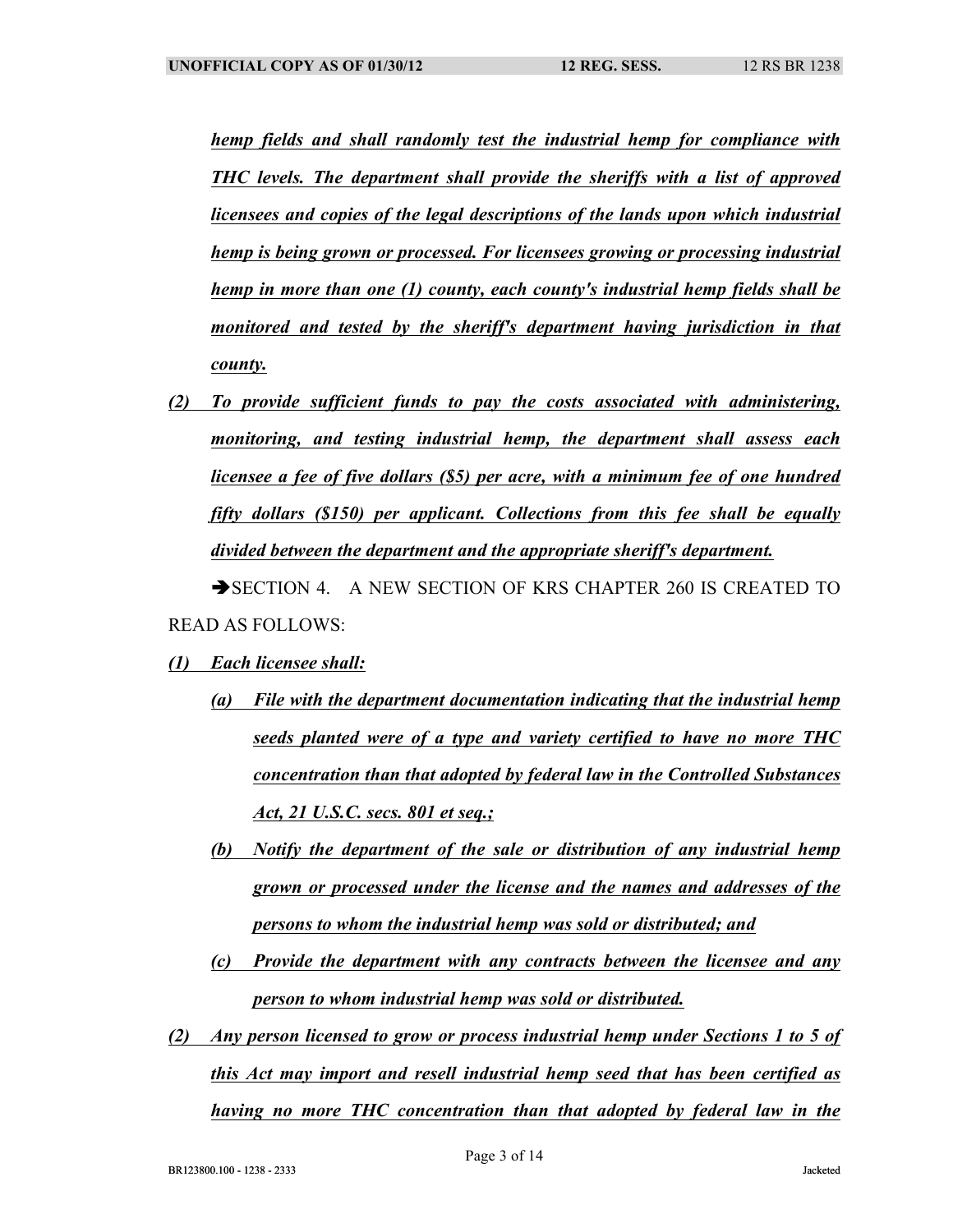*Controlled Substances Act, 21 U.S.C. secs. 801 et seq.*

SECTION 5. A NEW SECTION OF KRS CHAPTER 260 IS CREATED TO READ AS FOLLOWS:

- *(1) Nothing in Sections 1 to 5 of this Act shall be construed to authorize any person to violate any federal rules or regulations.*
- *(2) If any part of Sections 1 to 5 of this Act conflicts with a provision of federal law regarding industrial hemp that has not been adopted in Kentucky under KRS 260.865, the federal provision shall control to the extent of the conflict.*

Section 6. KRS 218A.010 is amended to read as follows:

As used in this chapter:

- (1) "Administer" means the direct application of a controlled substance, whether by injection, inhalation, ingestion, or any other means, to the body of a patient or research subject by:
	- (a) A practitioner or by his or her authorized agent under his or her immediate supervision and pursuant to his or her order; or
	- (b) The patient or research subject at the direction and in the presence of the practitioner;
- (2) "Anabolic steroid" means any drug or hormonal substance chemically and pharmacologically related to testosterone that promotes muscle growth and includes those substances listed in KRS 218A.090(5) but does not include estrogens, progestins, and anticosteroids;
- (3) "Cabinet" means the Cabinet for Health and Family Services;
- (4) "Child" means any person under the age of majority as specified in KRS 2.015;
- (5) "Cocaine" means a substance containing any quantity of cocaine, its salts, optical and geometric isomers, and salts of isomers;
- (6) "Controlled substance" means methamphetamine, or a drug, substance, or immediate precursor in Schedules I through V and includes a controlled substance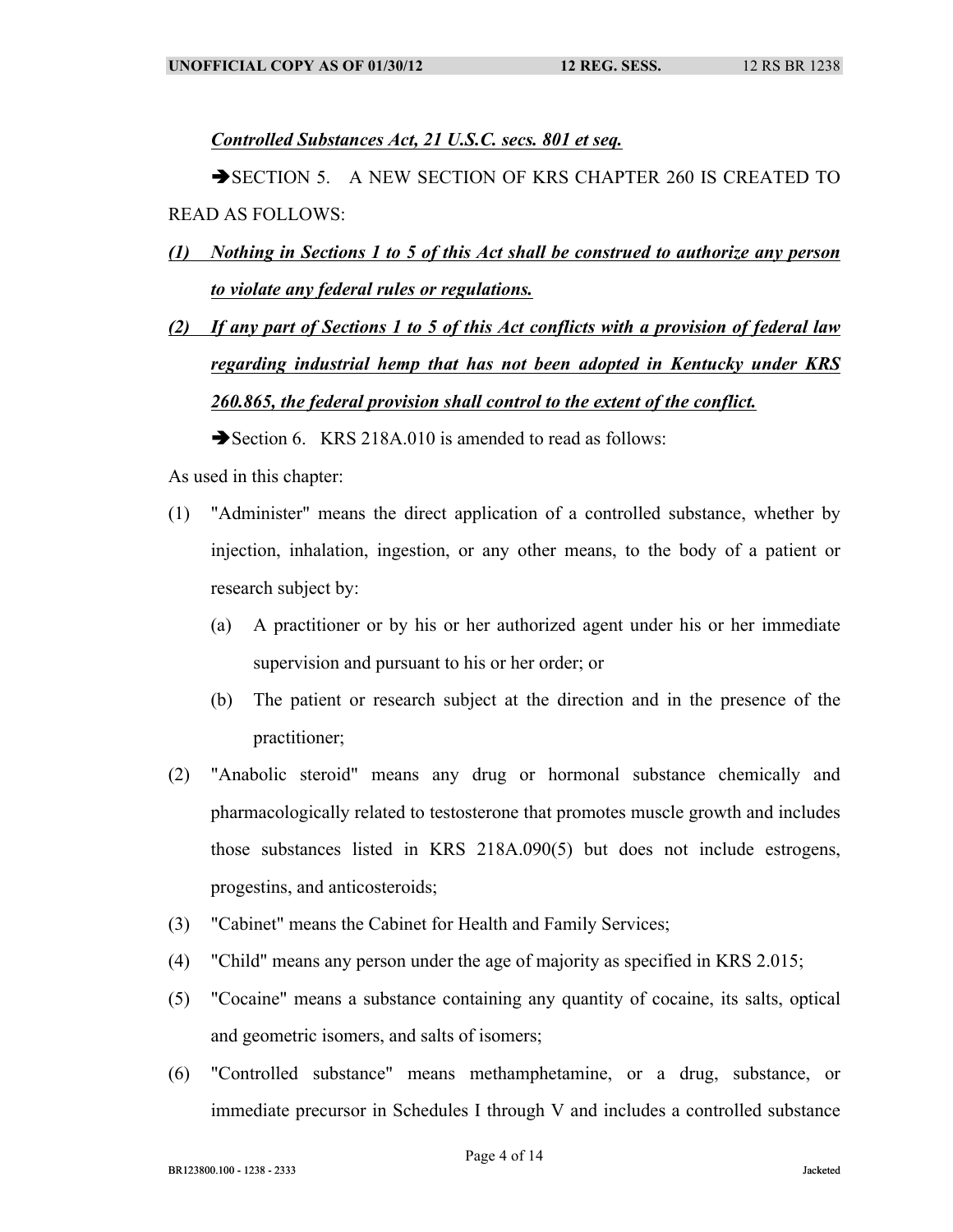analogue;

- (7) (a) "Controlled substance analogue," except as provided in paragraph (b) of this subsection, means a substance:
	- 1. The chemical structure of which is substantially similar to the structure of a controlled substance in Schedule I or II; and
	- 2. Which has a stimulant, depressant, or hallucinogenic effect on the central nervous system that is substantially similar to or greater than the stimulant, depressant, or hallucinogenic effect on the central nervous system of a controlled substance in Schedule I or II; or
	- 3. With respect to a particular person, which such person represents or intends to have a stimulant, depressant, or hallucinogenic effect on the central nervous system that is substantially similar to or greater than the stimulant, depressant, or hallucinogenic effect on the central nervous system of a controlled substance in Schedule I or II.
	- (b) Such term does not include:
		- 1. Any substance for which there is an approved new drug application;
		- 2. With respect to a particular person, any substance if an exemption is in effect for investigational use for that person pursuant to federal law to the extent conduct with respect to such substance is pursuant to such exemption; or
		- 3. Any substance to the extent not intended for human consumption before the exemption described in subparagraph 2. of this paragraph takes effect with respect to that substance;
- (8) "Counterfeit substance" means a controlled substance which, or the container or labeling of which, without authorization, bears the trademark, trade name, or other identifying mark, imprint, number, or device, or any likeness thereof, of a manufacturer, distributor, or dispenser other than the person who in fact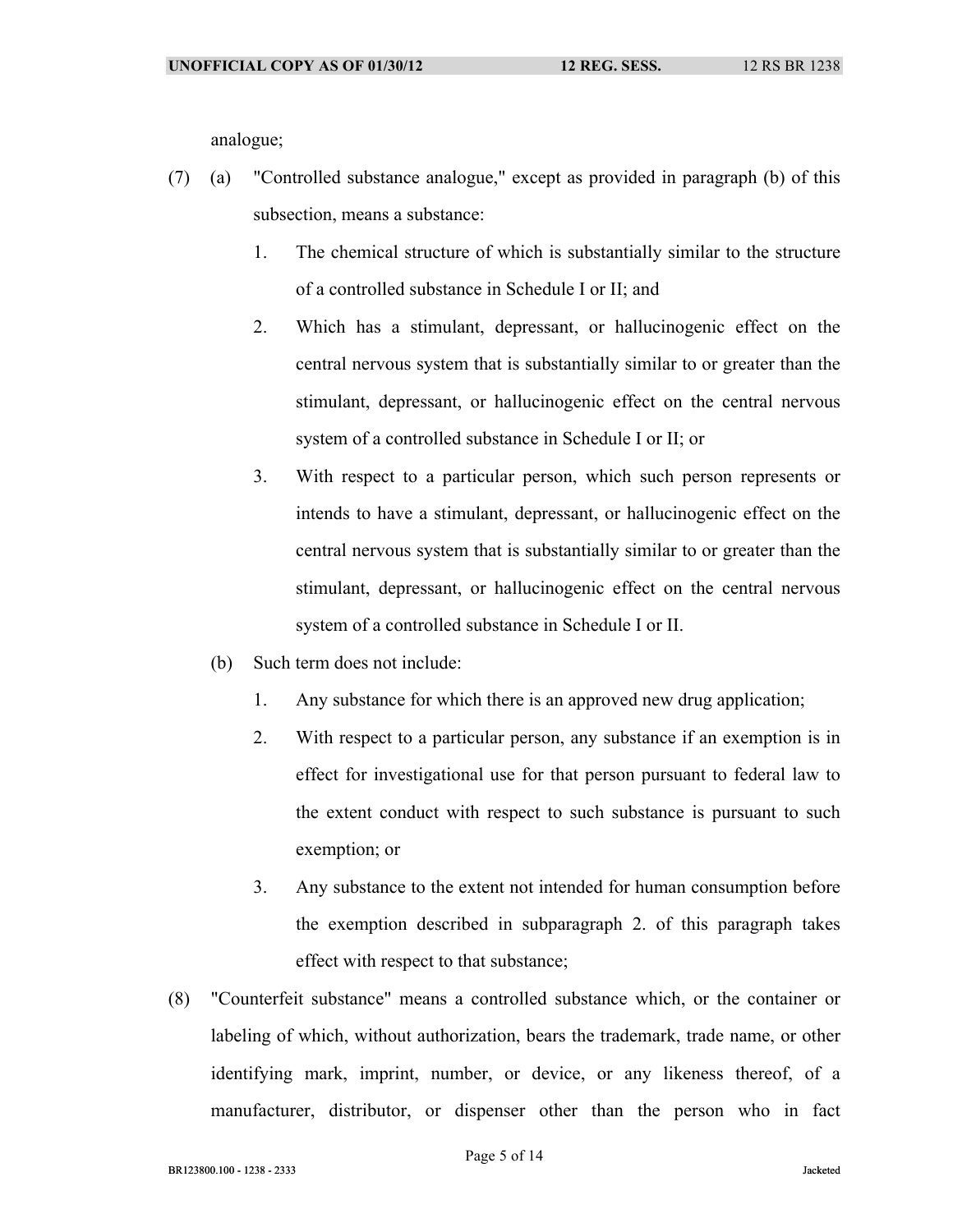manufactured, distributed, or dispensed the substance;

- (9) "Dispense" means to deliver a controlled substance to an ultimate user or research subject by or pursuant to the lawful order of a practitioner, including the packaging, labeling, or compounding necessary to prepare the substance for that delivery;
- (10) "Dispenser" means a person who lawfully dispenses a Schedule II, III, IV, or V controlled substance to or for the use of an ultimate user;
- (11) "Distribute" means to deliver other than by administering or dispensing a controlled substance;
- (12) "Dosage unit" means a single pill, capsule, ampule, liquid, or other form of administration available as a single unit;
- (13) "Drug" means:
	- (a) Substances recognized as drugs in the official United States Pharmacopoeia, official Homeopathic Pharmacopoeia of the United States, or official National Formulary, or any supplement to any of them;
	- (b) Substances intended for use in the diagnosis, care, mitigation, treatment, or prevention of disease in man or animals;
	- (c) Substances (other than food) intended to affect the structure or any function of the body of man or animals; and
	- (d) Substances intended for use as a component of any article specified in this subsection.

It does not include devices or their components, parts, or accessories;

(14) "Good faith prior examination," as used in KRS Chapter 218A and for criminal prosecution only, means an in-person medical examination of the patient conducted by the prescribing practitioner or other health-care professional routinely relied upon in the ordinary course of his or her practice, at which time the patient is physically examined and a medical history of the patient is obtained. "In-person" includes telehealth examinations. This subsection shall not be applicable to hospice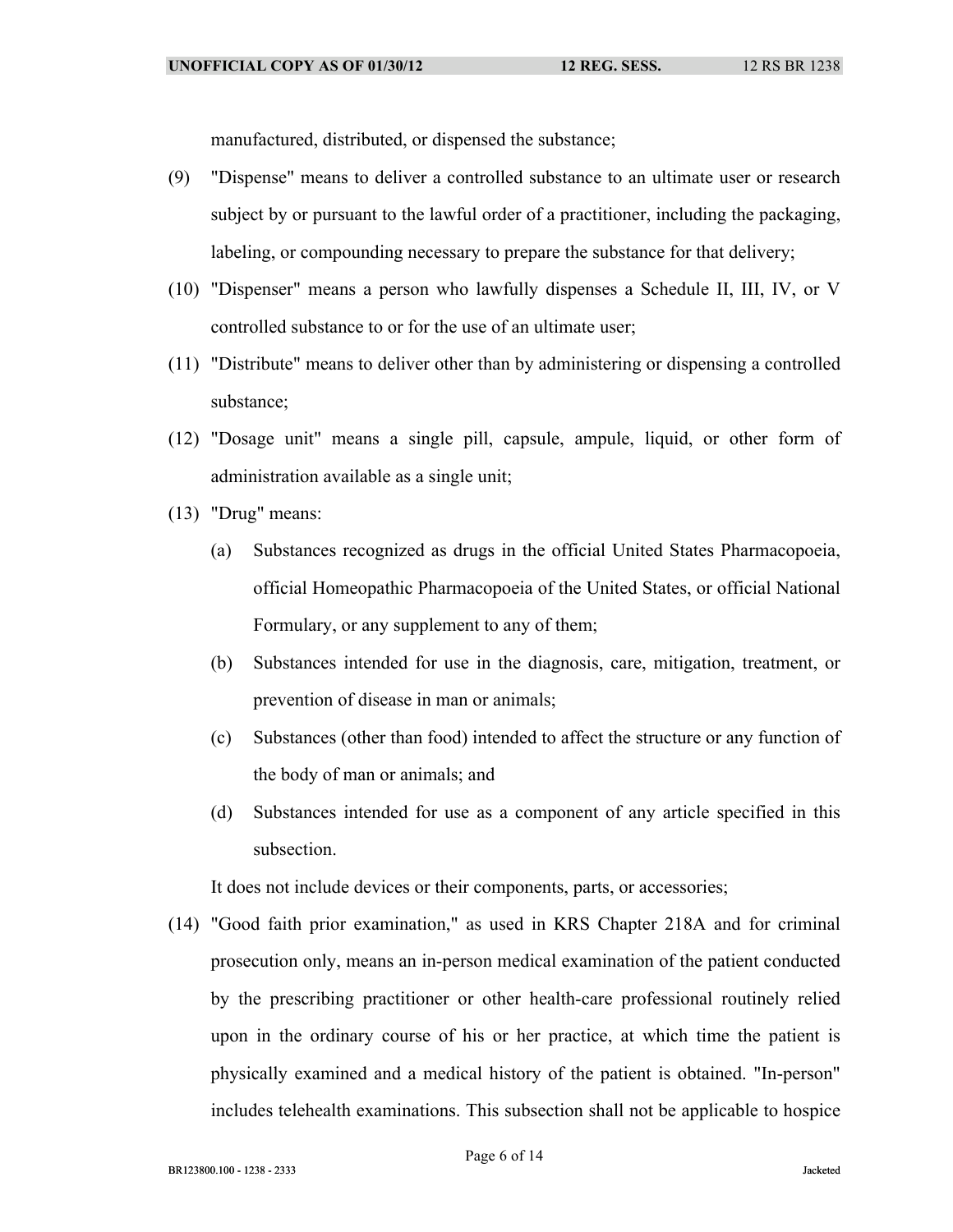providers licensed pursuant to KRS Chapter 216B;

- (15) "Hazardous chemical substance" includes any chemical substance used or intended for use in the illegal manufacture of a controlled substance as defined in this section or the illegal manufacture of methamphetamine as defined in KRS 218A.1431, which:
	- (a) Poses an explosion hazard;
	- (b) Poses a fire hazard; or
	- (c) Is poisonous or injurious if handled, swallowed, or inhaled;
- (16) "Heroin" means a substance containing any quantity of heroin, or any of its salts, isomers, or salts of isomers;
- (17) "Immediate precursor" means a substance which is the principal compound commonly used or produced primarily for use, and which is an immediate chemical intermediary used or likely to be used in the manufacture of a controlled substance or methamphetamine, the control of which is necessary to prevent, curtail, or limit manufacture;
- (18) "Intent to manufacture" means any evidence which demonstrates a person's conscious objective to manufacture a controlled substance or methamphetamine. Such evidence includes but is not limited to statements and a chemical substance's usage, quantity, manner of storage, or proximity to other chemical substances or equipment used to manufacture a controlled substance or methamphetamine;
- (19) "Isomer" means the optical isomer, except as used in KRS 218A.050(3) and  $218A.070(1)(d)$ . As used in KRS  $218A.050(3)$ , the term "isomer" means the optical, positional, or geometric isomer. As used in KRS 218A.070(1)(d), the term "isomer" means the optical or geometric isomer;
- (20) "Manufacture," except as provided in KRS 218A.1431, means the production, preparation, propagation, compounding, conversion, or processing of a controlled substance, either directly or indirectly by extraction from substances of natural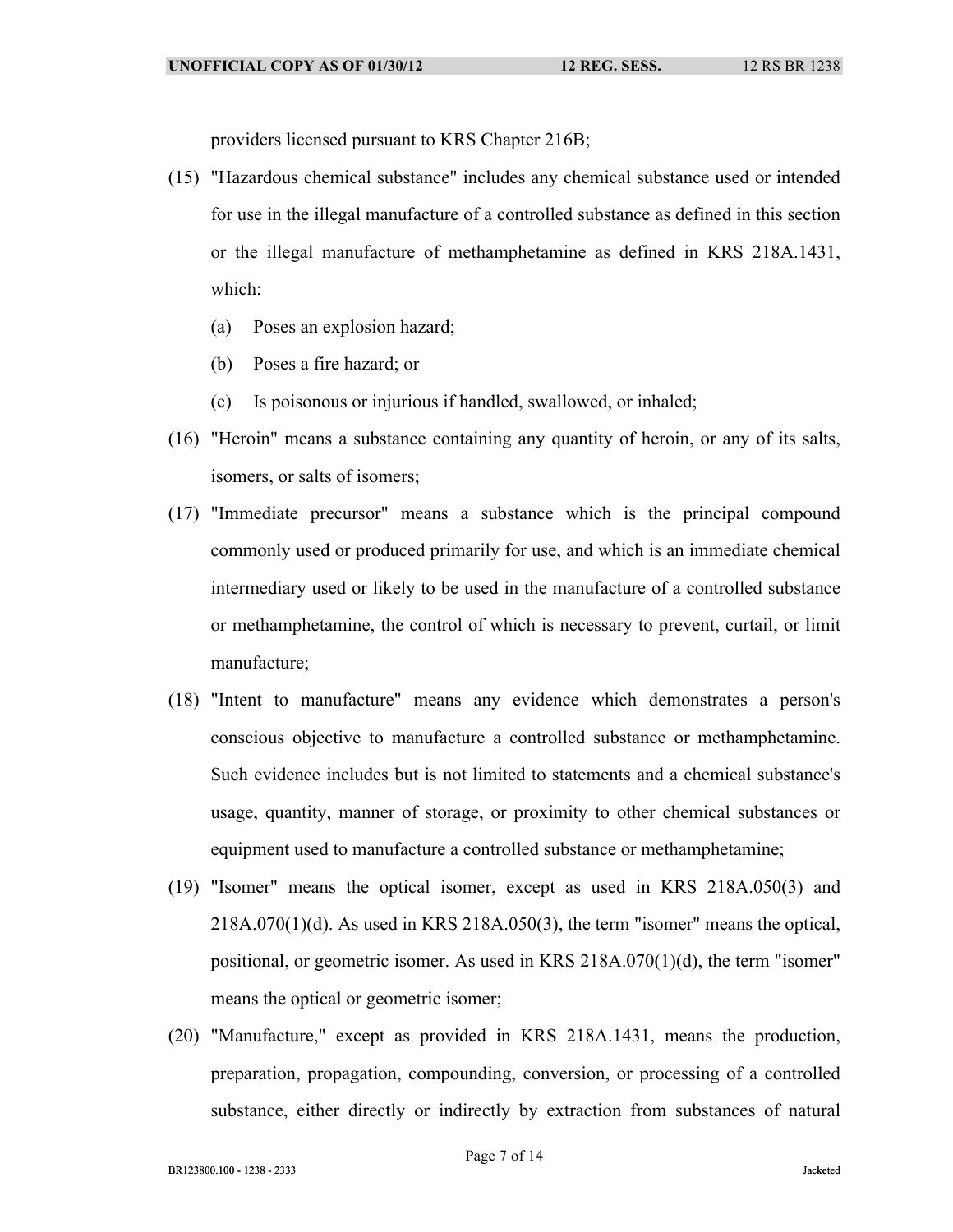origin or independently by means of chemical synthesis, or by a combination of extraction and chemical synthesis, and includes any packaging or repackaging of the substance or labeling or relabeling of its container except that this term does not include activities:

- (a) By a practitioner as an incident to his or her administering or dispensing of a controlled substance in the course of his or her professional practice;
- (b) By a practitioner, or by his or her authorized agent under his supervision, for the purpose of, or as an incident to, research, teaching, or chemical analysis and not for sale; or
- (c) By a pharmacist as an incident to his or her dispensing of a controlled substance in the course of his or her professional practice;
- (21) *(a)* "Marijuana" means all parts of the plant Cannabis sp., whether growing or not; the seeds thereof; the resin extracted from any part of the plant; and every compound, manufacture, salt, derivative, mixture, or preparation of the plant, its seeds or resin or any compound, mixture, or preparation which contains any quantity of these substances; *and*
	- *(b) "Marijuana" does not include industrial hemp as defined in Section 1 of this Act;*
- (22) "Medical history," as used in KRS Chapter 218A and for criminal prosecution only, means an accounting of a patient's medical background, including but not limited to prior medical conditions, prescriptions, and family background;
- (23) "Medical order," as used in KRS Chapter 218A and for criminal prosecution only, means a lawful order of a specifically identified practitioner for a specifically identified patient for the patient's health-care needs. "Medical order" may or may not include a prescription drug order;
- (24) "Medical record," as used in KRS Chapter 218A and for criminal prosecution only, means a record, other than for financial or billing purposes, relating to a patient,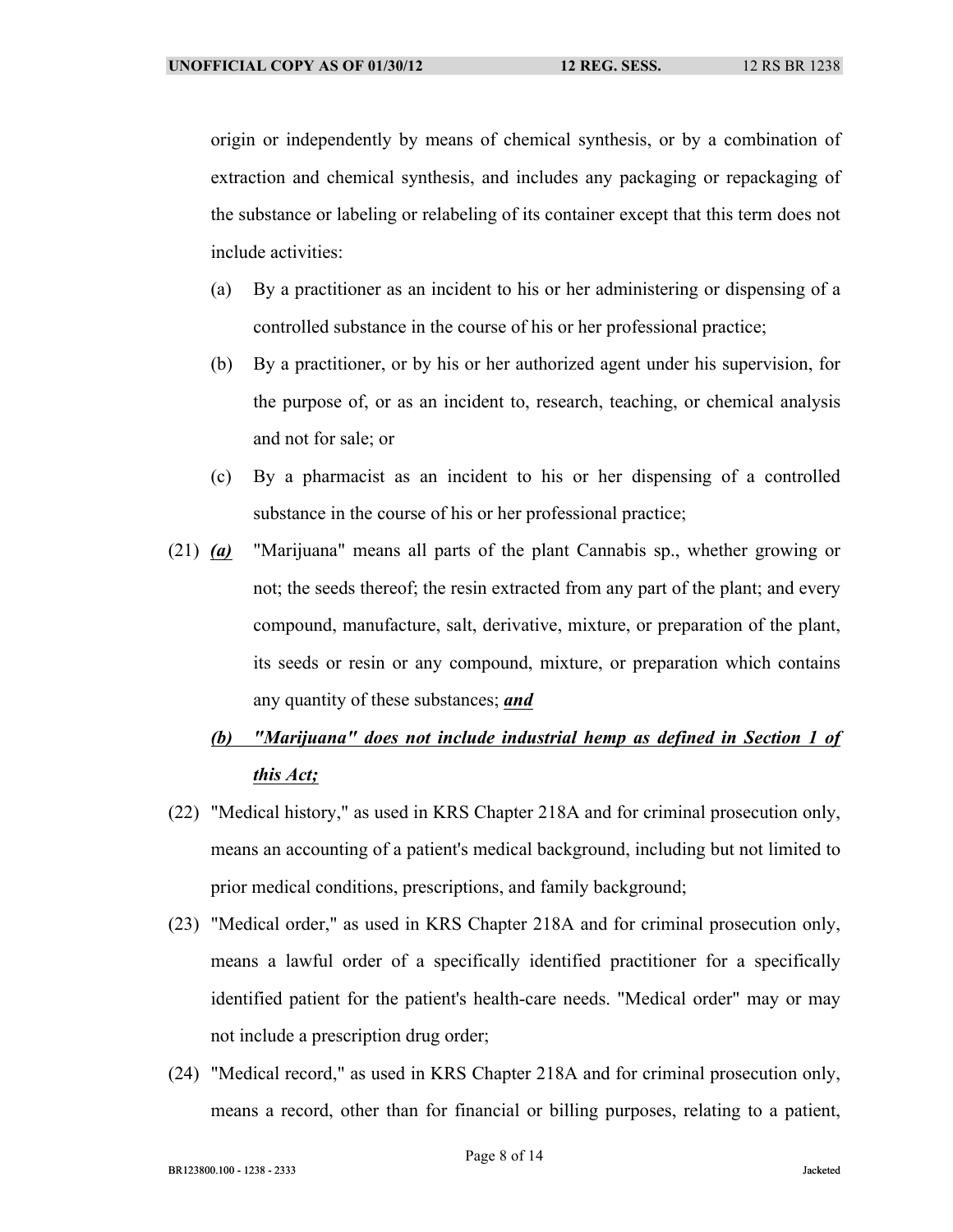kept by a practitioner as a result of the practitioner-patient relationship;

- (25) "Methamphetamine" means any substance that contains any quantity of methamphetamine, or any of its salts, isomers, or salts of isomers;
- (26) "Narcotic drug" means any of the following, whether produced directly or indirectly by extraction from substances of vegetable origin, or independently by means of chemical synthesis, or by a combination of extraction and chemical synthesis:
	- (a) Opium and opiate, and any salt, compound, derivative, or preparation of opium or opiate;
	- (b) Any salt, compound, isomer, derivative, or preparation thereof which is chemically equivalent or identical with any of the substances referred to in paragraph (a) of this subsection, but not including the isoquinoline alkaloids of opium;
	- (c) Opium poppy and poppy straw;
	- (d) Coca leaves, except coca leaves and extracts of coca leaves from which cocaine, ecgonine, and derivatives of ecgonine or their salts have been removed;
	- (e) Cocaine, its salts, optical and geometric isomers, and salts of isomers;
	- (f) Ecgonine, its derivatives, their salts, isomers, and salts of isomers; and
	- (g) Any compound, mixture, or preparation which contains any quantity of any of the substances referred to in paragraphs (a) to (f) of this subsection;
- (27) "Opiate" means any substance having an addiction-forming or addiction-sustaining liability similar to morphine or being capable of conversion into a drug having addiction-forming or addiction-sustaining liability. It does not include, unless specifically designated as controlled under KRS 218A.030, the dextrorotatory isomer of 3-methoxy-n-methylmorphinan and its salts (dextromethorphan). It does include its racemic and levorotatory forms;
- (28) "Opium poppy" means the plant of the species papaver somniferum L., except its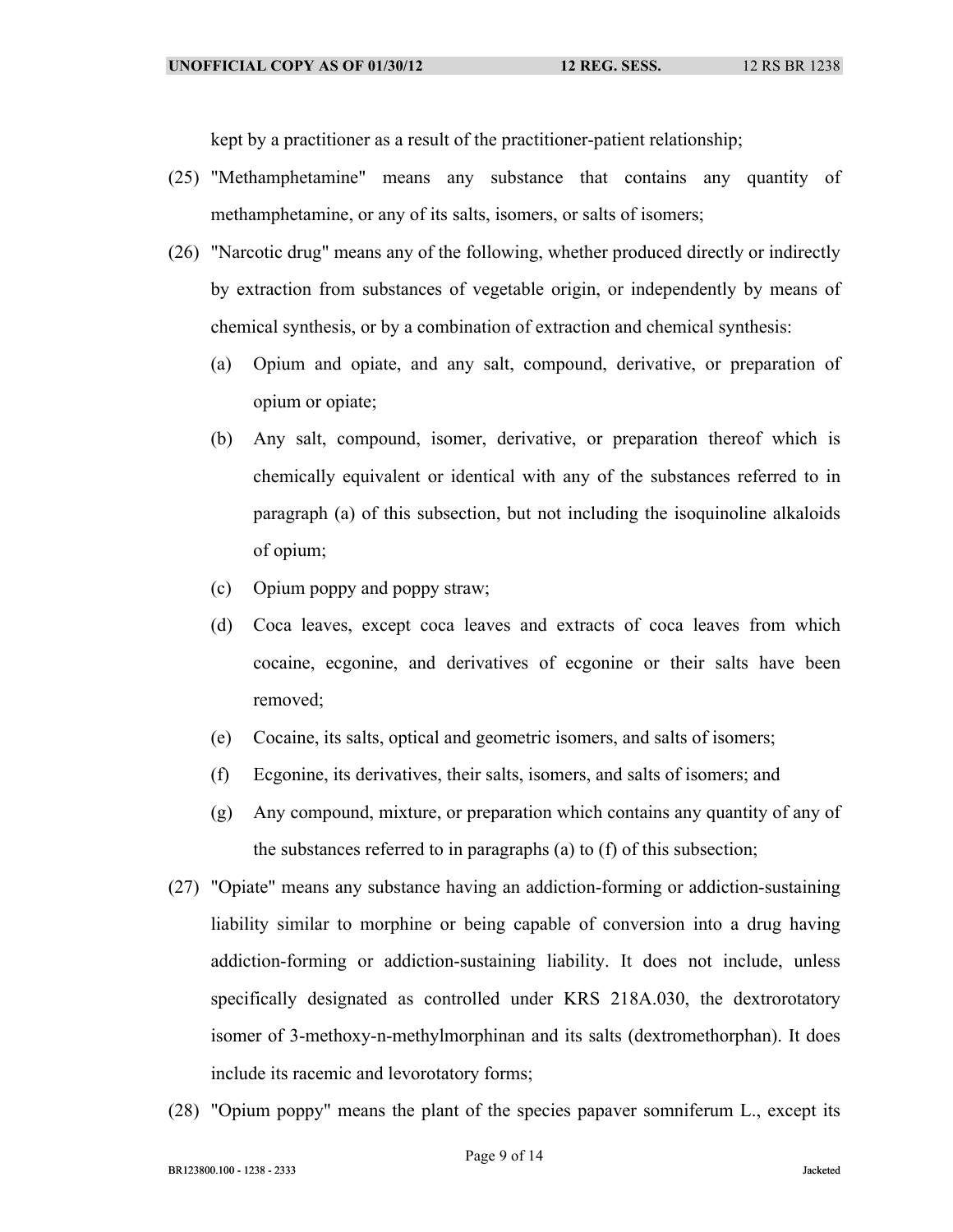seeds;

- (29) "Person" means individual, corporation, government or governmental subdivision or agency, business trust, estate, trust, partnership or association, or any other legal entity;
- (30) "Physical injury" has the same meaning it has in KRS 500.080;
- (31) "Poppy straw" means all parts, except the seeds, of the opium poppy, after mowing;
- (32) "Pharmacist" means a natural person licensed by this state to engage in the practice of the profession of pharmacy;
- (33) "Practitioner" means a physician, dentist, podiatrist, veterinarian, scientific investigator, optometrist as authorized in KRS 320.240, advanced practice registered nurse as authorized under KRS 314.011, or other person licensed, registered, or otherwise permitted by state or federal law to acquire, distribute, dispense, conduct research with respect to, or to administer a controlled substance in the course of professional practice or research in this state. "Practitioner" also includes a physician, dentist, podiatrist, veterinarian, or advanced practice registered nurse authorized under KRS 314.011 who is a resident of and actively practicing in a state other than Kentucky and who is licensed and has prescriptive authority for controlled substances under the professional licensing laws of another state, unless the person's Kentucky license has been revoked, suspended, restricted, or probated, in which case the terms of the Kentucky license shall prevail;
- (34) "Practitioner-patient relationship," as used in KRS Chapter 218A and for criminal prosecution only, means a medical relationship that exists between a patient and a practitioner or the practitioner's designee, after the practitioner or his or her designee has conducted at least one (1) good faith prior examination;
- (35) "Prescription" means a written, electronic, or oral order for a drug or medicine, or combination or mixture of drugs or medicines, or proprietary preparation, signed or given or authorized by a medical, dental, chiropody, veterinarian, optometric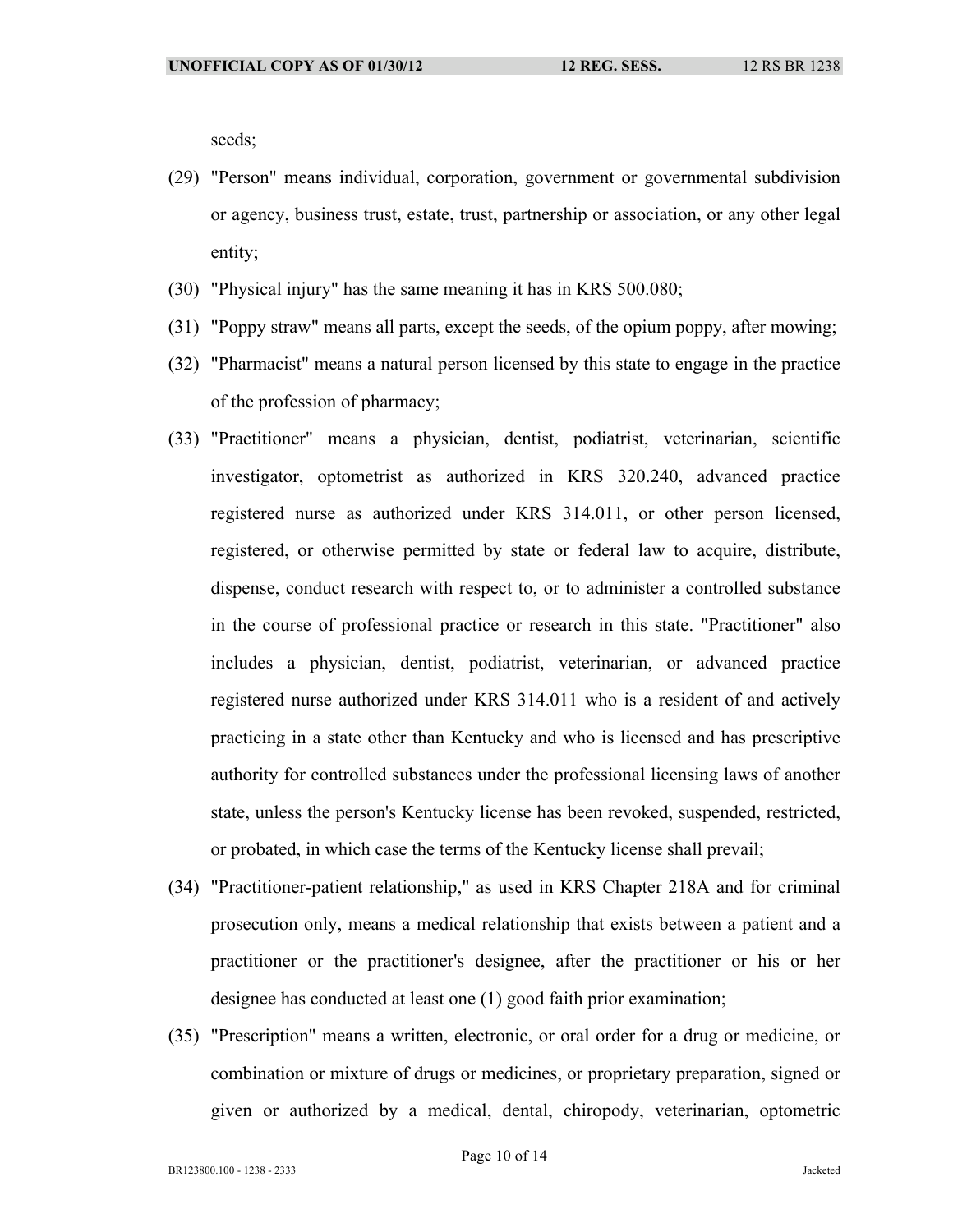practitioner, or advanced practice registered nurse, and intended for use in the diagnosis, cure, mitigation, treatment, or prevention of disease in man or other animals;

- (36) "Prescription blank," with reference to a controlled substance, means a document that meets the requirements of KRS 218A.204 and 217.216;
- (37) "Presumptive probation" means a sentence of probation not to exceed the maximum term specified for the offense, subject to conditions otherwise authorized by law, that is presumed to be the appropriate sentence for certain offenses designated in this chapter, notwithstanding contrary provisions of KRS Chapter 533. That presumption shall only be overcome by a finding on the record by the sentencing court of substantial and compelling reasons why the defendant cannot be safely and effectively supervised in the community, is not amenable to community-based treatment, or poses a significant risk to public safety;
- (38) "Production" includes the manufacture, planting, cultivation, growing, or harvesting of a controlled substance;
- (39) "Recovery program" means an evidence-based, nonclinical service that assists individuals and families working toward sustained recovery from substance use and other criminal risk factors. This can be done through an array of support programs and services that are delivered through residential and nonresidential means;
- (40) "Salvia" means Salvia divinorum or Salvinorin A and includes all parts of the plant presently classified botanically as Salvia divinorum, whether growing or not, the seeds thereof, any extract from any part of that plant, and every compound, manufacture, derivative, mixture, or preparation of that plant, its seeds, or its extracts, including salts, isomers, and salts of isomers whenever the existence of such salts, isomers, and salts of isomers is possible within the specific chemical designation of that plant, its seeds, or extracts. The term shall not include any other species in the genus salvia;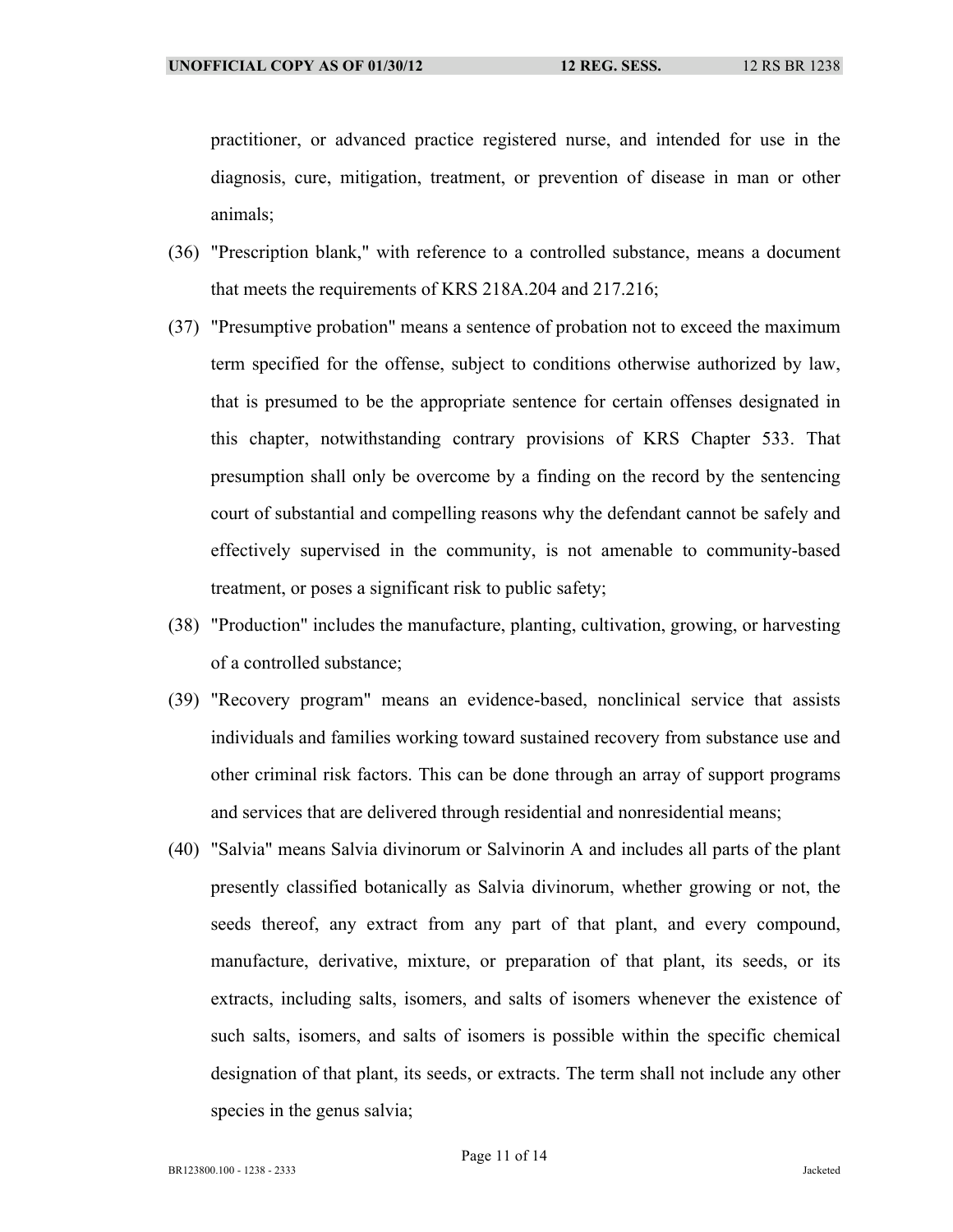- (41) "Second or subsequent offense" means that for the purposes of this chapter an offense is considered as a second or subsequent offense, if, prior to his or her conviction of the offense, the offender has at any time been convicted under this chapter, or under any statute of the United States, or of any state relating to substances classified as controlled substances or counterfeit substances, except that a prior conviction for a nontrafficking offense shall be treated as a prior offense only when the subsequent offense is a nontrafficking offense. For the purposes of this section, a conviction voided under KRS 218A.275 or 218A.276 shall not constitute a conviction under this chapter;
- (42) "Sell" means to dispose of a controlled substance to another person for consideration or in furtherance of commercial distribution;
- (43) "Serious physical injury" has the same meaning it has in KRS 500.080;
- (44) "Synthetic cannabinoid agonists or piperazines" means any chemical compound that contains Benzylpiperazine; Trifluoromethylphenylpiperazine; 1,1- Dimethylheptyl-11-hydroxytetrahydrocannabinol; 1-Butyl-3-(1-naphthoyl)indole; 1-Pentyl-3-(1-naphthoyl)indole; dexanabinol; (1-(2-morpholin-4-ylethyl)indol-3 yl)-napthalen-1-ylmethanone (JWH-200); 1-pentyl-3-(2 methoxyphenylacetyl)indole (JWH-250); or 2-[(1R,3S)-3-hydroxycyclohexyl]-5-(2 methyloctan-2-yl)phenol). The term shall not include synthetic cannabinoids that require a prescription, are approved by the United States Food and Drug Administration, and are dispensed in accordance with state and federal law;
- (45) "Telehealth" has the same meaning it has in KRS 311.550;
- (46) "Tetrahydrocannabinols" means synthetic equivalents of the substances contained in the plant, or in the resinous extractives of the plant Cannabis, sp. or synthetic substances, derivatives, and their isomers with similar chemical structure and pharmacological activity such as the following:
	- 1. Delta 1 cis or trans tetrahydrocannabinol, and their optical isomers;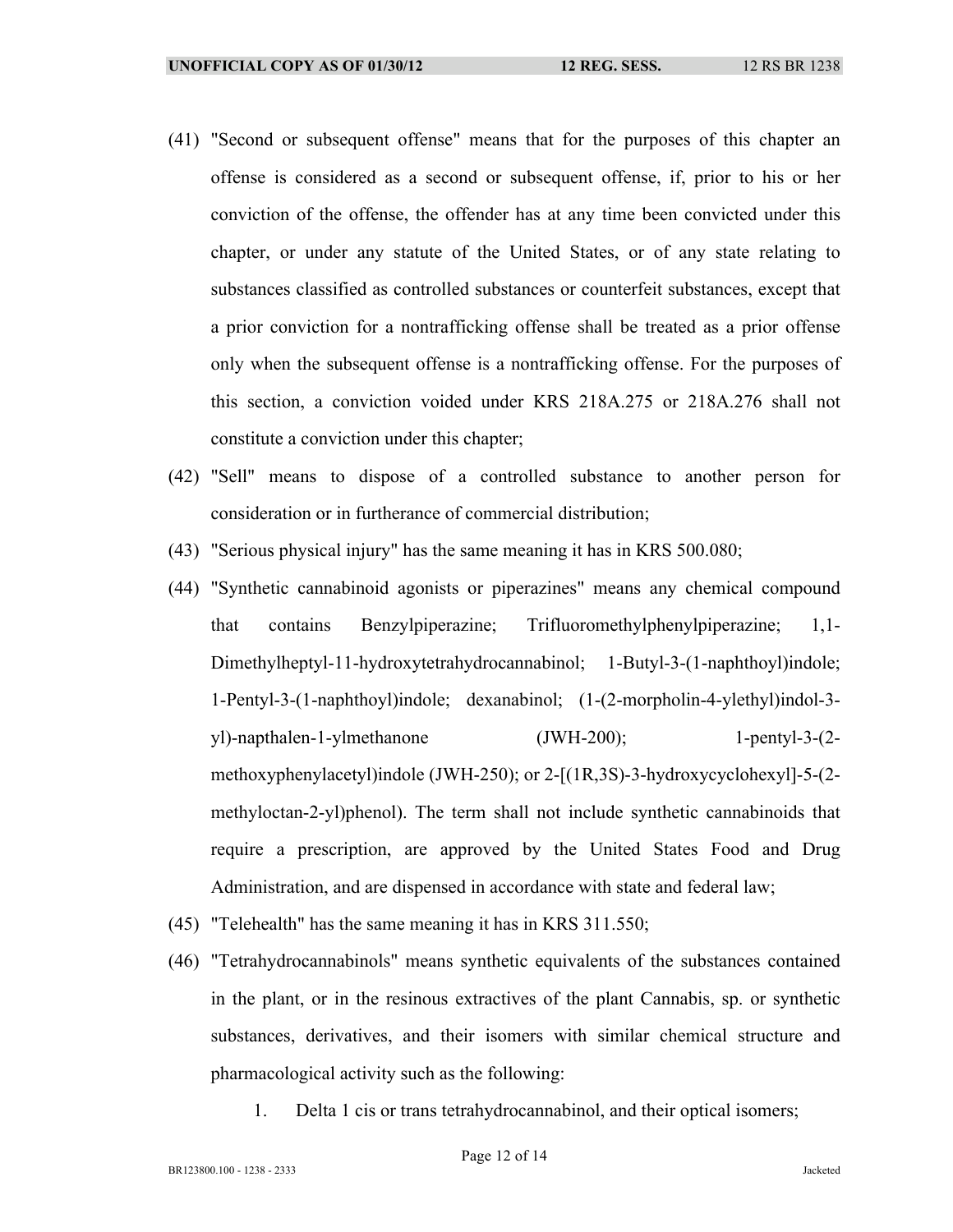- 2. Delta 6 cis or trans tetrahydrocannabinol, and their optical isomers; and
- 3. Delta 3, 4 cis or trans tetrahydrocannabinol, and its optical isomers;
- (47) "Traffic," except as provided in KRS 218A.1431, means to manufacture, distribute, dispense, sell, transfer, or possess with intent to manufacture, distribute, dispense, or sell a controlled substance;
- (48) "Transfer" means to dispose of a controlled substance to another person without consideration and not in furtherance of commercial distribution; and
- (49) "Ultimate user" means a person who lawfully possesses a controlled substance for his or her own use or for the use of a member of his or her household or for administering to an animal owned by him or her or by a member of his or her household.
	- $\rightarrow$  Section 7. KRS 260.857 is amended to read as follows:

The Kentucky Industrial Hemp Commission is created and is attached to the Department of Agriculture for administrative purposes. The membership of the commission shall consist of at least seventeen (17) members as follows:

- (1) The Speaker of the House of Representatives or the Speaker's designee;
- (2) The President of the Senate or the President's designee;
- (3) The chair of the Senate Agriculture Committee;
- (4) The chair of the House Agriculture and Small Business Committee;
- (5) The Commissioner of the Department of Agriculture or the Commissioner's designee*, who shall serve as chair of the commission*;
- (6) The commissioner of the Department of Kentucky State Police or the commissioner's designee;
- (7) The executive director of the Governor's Office of Agricultural Policy or the executive director's designee;
- (8) The chairs of the agriculture departments at the Kentucky university or universities where the industrial hemp research program is to be established;